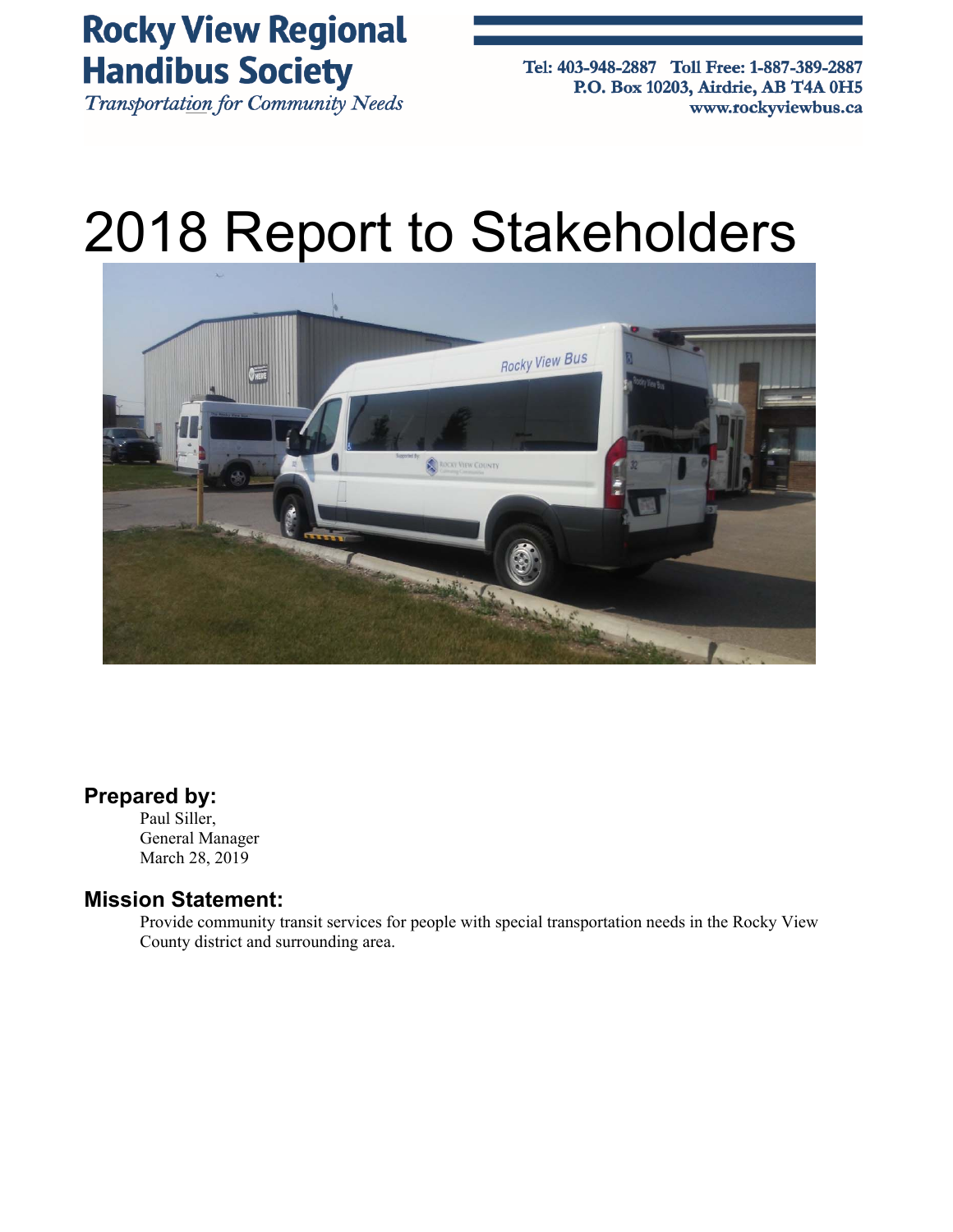# **Thank-You**

# **We would like to thank neighbours who have donated a full bus**



### **Dick Teske**

Auctioneer Dick Teske had been in semiretirement for a number of years. When he decided on full retirement in 2009, he made donations to the Strathmore Handibus society and the Rocky View Regional Handibus Society.

The Teske bus has provided over 14,500 trips to date (and is still going strong).

### **J Anderson**

In the fall of 2015, we lost a vehicle to us dear strike on Highway 1A between Bearspaw and Cochrane.

Suddenly short of vehicle, we alerted the community about our situation with an article in the Rocky View Weekly. A resident stepped up to give us a hand.

This bus donated by WA Ranches has driven some 154,000 km and transported over 5423 passengers to various community supports and services





### **Gerald C Isley**

In 2017, the family of Langdon's Gerald Isley contacted us about a donation to benefit the community.

One of our more recent donations, this bus has already provided 3925 trips (and counting) to residents of South East Rocky View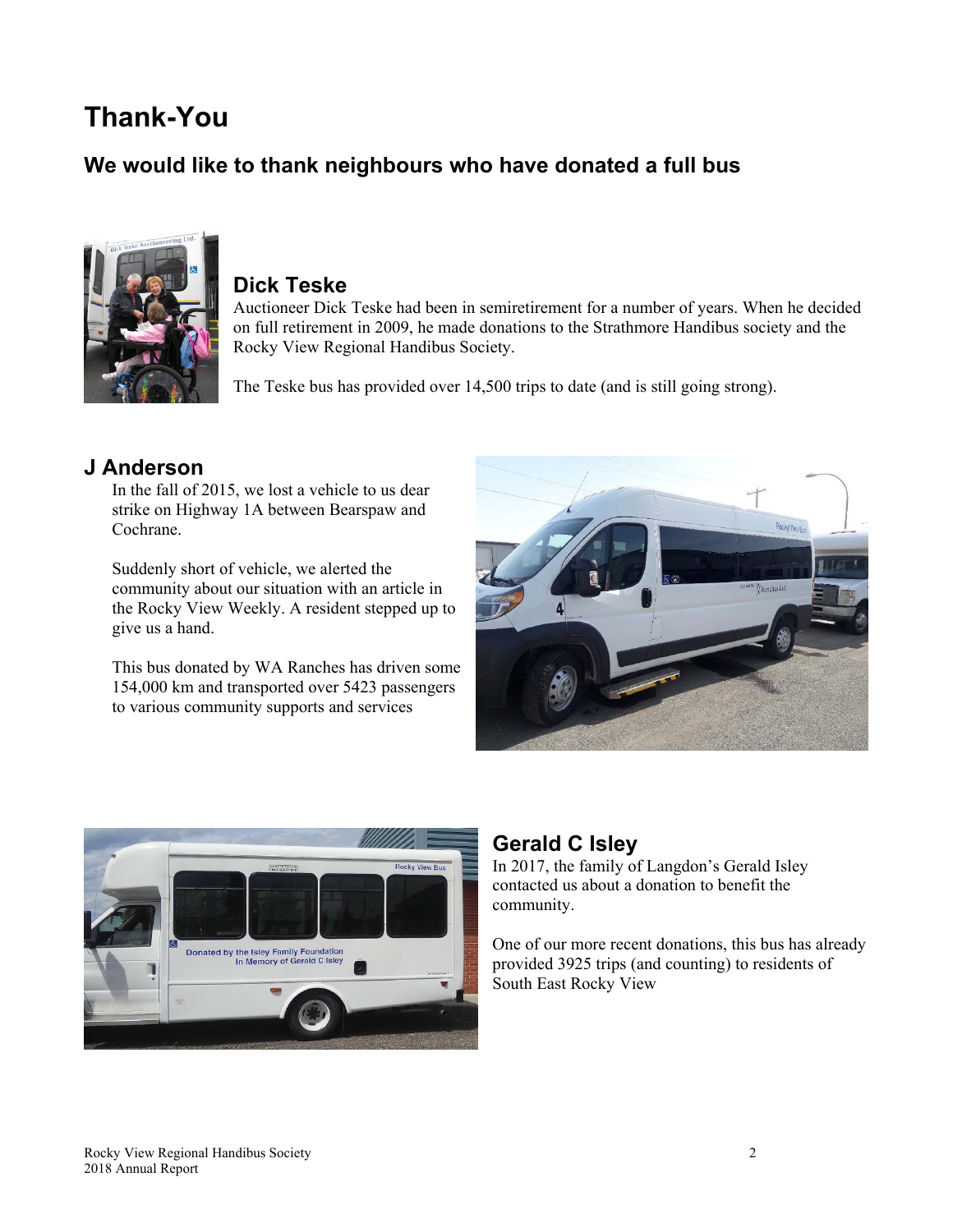# **Operations Overview**

Two core programs:

- Community transportation for municipalities in the Rocky View District
- Special Needs student Transportation: Contracted for transportation of special needs students by Rocky View Schools

### **Municipal Operations**

RVRH provides community transit to municipalities on a regional model. Rather than develop a separate business cases for each municipality, we look at participating municipalities as a region. Municipal contributions are requested on a population or per capita basis.

Example: The 2017 per capita rate is \$6.70. The town of Smallville (pop 4,201) receives a \$28,247 funding request.

The synergies of working across a region reduce transportation cost: big communities help small communities, densely-populated areas help sparsely populated areas, and municipalities close to Calgary help the municipalities farther afield.

Inevitably, some municipalities will consume more service than others. However, the benefit of regional participation is a single municipality will pay less for their paratransit services than if they implemented their own program.

### **School Transportation: Special Needs Students**

On behalf of Rocky View Schools, we provide transportation for about 40 special needs students on a fee for service basis.

Provincial funding does not provide sufficient funding to transport special needs children. Our charitable status and community fund-raising helps every education dollar go further.

|                           | Municipal | <b>RVS</b> | Total |
|---------------------------|-----------|------------|-------|
| <b>Demographics</b>       | Operation | Operation  |       |
| Population                | 93189     |            |       |
| Service Area (sq km)      | 4020      |            |       |
| <b>Active Registrants</b> | 1085      | 31         | 1116  |
| Change from 2017 Q4       | 20%       |            | 15%   |

|                         | Municipal         | <b>RVS</b> | <b>YTD Total</b> |
|-------------------------|-------------------|------------|------------------|
| <b>Trips by Purpose</b> | <b>Operations</b> | Operations |                  |
| Education               | 313               | 10454      | 10767            |
| Medical                 | 6980              |            | 6980             |
| Personal                | 3743              |            | 3743             |
| Respite                 | 1664              |            | 1664             |
| Vocation                | 1212              |            | 1212             |
| <b>Group Outing</b>     | 695               |            | 695              |
| <b>Total Trips</b>      | 14607             | 10454      | 25061            |
| Change from 2017 Q4     | 18%               | $-13%$     | 2%               |

| <b>Estimation of Operations</b><br>Cost | Municipal<br><b>Operations</b> | <b>RVS</b><br><b>Operations</b> | <b>YTD Total</b> |
|-----------------------------------------|--------------------------------|---------------------------------|------------------|
| <b>Trips Provided</b>                   | 14607                          | 10454                           | 25061            |
| <b>Estimated Travel Dist</b>            | 320622                         | 79392                           | 400014           |
| Portion of Muni Activity                | 68.9%                          | 31.1%                           | 100%             |
| <b>Est cost service</b>                 | \$781,550                      | \$352,984                       | \$1,134,534      |

| <b>Estimation of Revenue</b> | Municipal<br>Operation | <b>RVS</b><br>Operation | <b>YTD Total</b> |
|------------------------------|------------------------|-------------------------|------------------|
| Municipal Contribution*      | \$640,338              |                         | \$640,338        |
| Fares/Fees/Donations         | \$138,172              |                         | \$138,172        |
| <b>YTD Est. Revenue</b>      | \$780,010              | \$340,290               | \$1,120,300      |
|                              |                        |                         |                  |
| <b>Net Operations</b>        | $-$1,540$              | $-$12,694$              | $-$14.234$       |

|                 | <b>Registered Passengers by Municipality</b> |      |      |      |      |      |      |      |
|-----------------|----------------------------------------------|------|------|------|------|------|------|------|
| Residency       |                                              | 2012 | 2013 | 2014 | 2015 | 2016 | 2017 | 2018 |
|                 | Rocky View Schools                           | 43   | 51   | 57   | 73   | 73   | 49   | 39   |
| <b>Beiseker</b> |                                              |      |      | 3    | 8    | 8    | 12   | 14   |
| Carstairs       |                                              |      |      | 43   | 50   | 50   |      |      |
| Chestermere     |                                              | 40   | 58   | 77   | 95   | 95   | 139  | 175  |
| Cochrane        |                                              | 199  | 252  | 310  | 352  | 352  | 443  | 512  |
| Crossfield      |                                              | 19   | 26   | 30   | 40   | 40   | 72   | 74   |
| Irricana        |                                              |      |      | 9    | 11   | 11   | 11   | 11   |
| Other           |                                              | 11   | 18   | 11   | 12   | 12   | 8    | 7    |
|                 | Rocky View County                            | 114  | 140  | 165  | 193  | 193  | 242  | 284  |
|                 | Tri-transit (2012-13)                        | 51   | 70   | ٠    |      |      |      |      |
|                 | Active passengers                            | 477  | 615  | 705  | 838  | 838  | 976  | 1116 |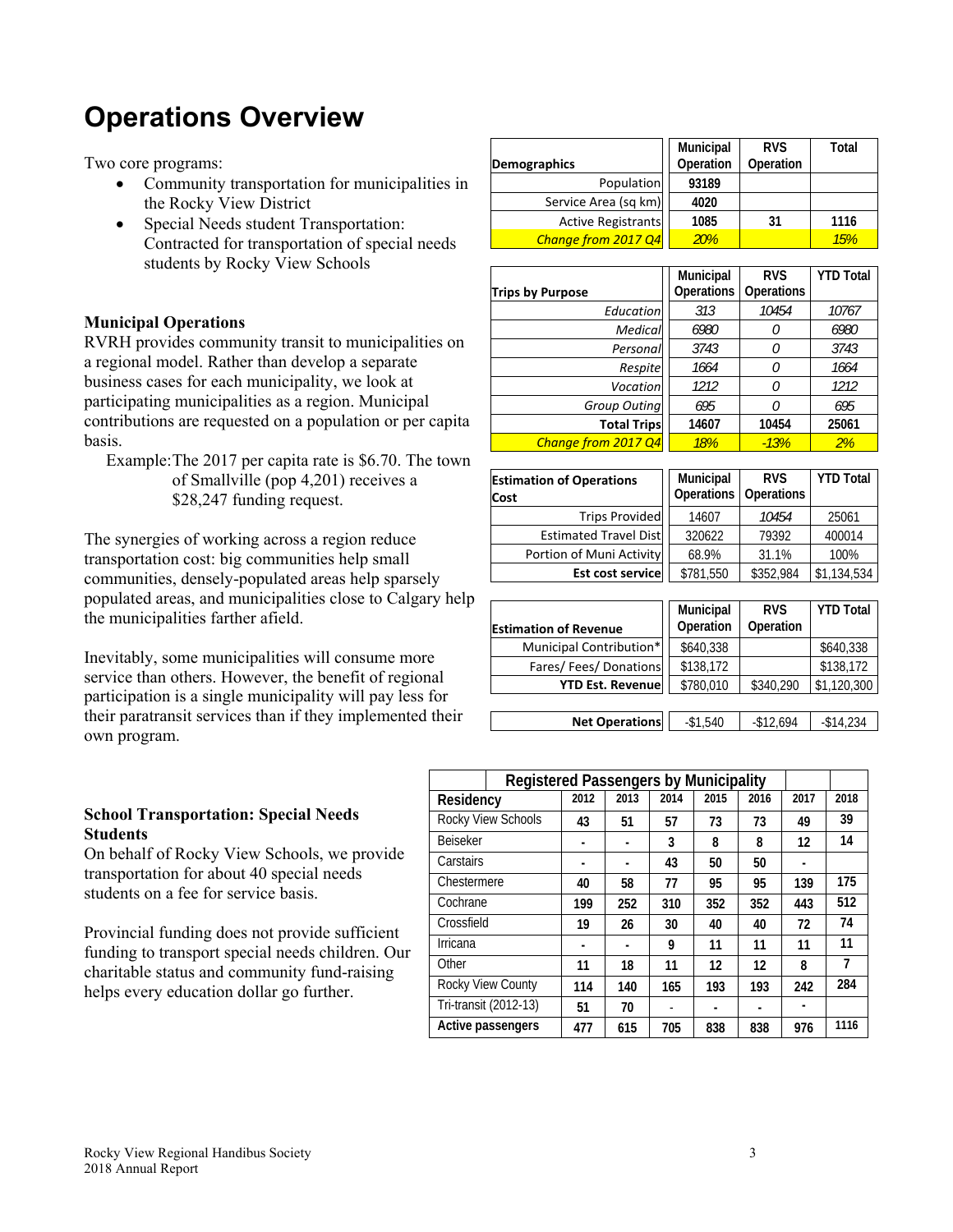# **Municipal Operations**

| Jan 1, 2018 - Dec 31, 2018 |                  |          |          |            |                 |                 |                |                  |  |  |
|----------------------------|------------------|----------|----------|------------|-----------------|-----------------|----------------|------------------|--|--|
|                            | <b>RV County</b> | Cochrane | Chester- | Crossfield | <b>Irricana</b> | <b>Beiseker</b> | Other          | <b>Municipal</b> |  |  |
| <b>Demographics</b>        |                  |          | mere     |            |                 |                 |                | Operation        |  |  |
| Population                 | 39.407           | 27.960   | 20.732   | 3.055      | .216            | 819             | N/A            | 93189            |  |  |
| Service Area (sq km)       | 3934             | 31       | 37       | 12         | 3.2             | 2.8             | n/a            | 4020             |  |  |
| <b>Active Registrants</b>  | 284              | 512      | 175      | 74         |                 | 14              | 15             | 1085             |  |  |
| Comparison - 2017 Q4       | 242              | 443      | 139      | 72         | 11              | 12              | $\overline{8}$ | 907              |  |  |
| Change from 2017 Q4        | 17%              | 16%      | 26%      | 3%         | 0%              | 17%             | 88%            | 20%              |  |  |
|                            |                  |          |          |            |                 |                 |                |                  |  |  |
|                            | <b>RV County</b> | Cochrane | Chester- | Crossfield | Irricana        | <b>Beiseker</b> | Other          | <b>Municipal</b> |  |  |
|                            |                  |          |          |            |                 |                 |                |                  |  |  |

|                      | <b>RV COUTILY</b> | COCHIGHT | UIESIEI - | <b>URUSSITERI</b> | <b>IIIICalia</b> | <b>DEISEKEI</b> | vuer    | <b>MUHICIDAL</b> |
|----------------------|-------------------|----------|-----------|-------------------|------------------|-----------------|---------|------------------|
| Trips by Purpose     |                   |          | mere      |                   |                  |                 |         | Operations       |
| Education            | 79                |          | 231       |                   |                  | $^{\prime}$     |         | 313              |
| Medical              | 1848              | 2514     | 1952      | 512               | 81               |                 | 65      | 6980             |
| Personal             | 862               | 1793     | 958       | 107               | b                |                 | 15      | 3743             |
| Respitel             | 599               | 38       | 804       | 223               |                  |                 | $\iota$ | 1664             |
| Vocation             | 650               | 83       | 479       |                   |                  |                 |         | 1212             |
| Group Outing         | 128               | 567      |           |                   |                  |                 |         | 695              |
| <b>Total Trips</b>   | 4166              | 4998     | 4424      | 842               | 87               | 10              | 80      | 14607            |
| Comparison - 2017 Q4 | 3736              | 4386     | 3000      | 1029              | 76               |                 | 163     | 12395            |
| Change from 2017 Q4  | 12%               | 14%      | 47%       | $-18%$            | 14%              | 100%            | $-51%$  | 18%              |

|                                       | <b>RV County</b> | Cochrane  | Chester-  | Crossfield | Irricana | <b>Beiseker</b> | Other   | <b>Municipal</b>  |
|---------------------------------------|------------------|-----------|-----------|------------|----------|-----------------|---------|-------------------|
| <b>Estimation of Operations Cost</b>  |                  |           | mere      |            |          |                 |         | <b>Operations</b> |
| <b>Trips Provided</b>                 | 4166             | 4998      | 4424      | 842        | 87       |                 | 80      | 14607             |
| <b>Estimated Travel Dist</b>          | 10547            | 98474     | 77391     | 26771      | 2894     | 1119            | 3427    | 320622            |
| Portion of Muni Activity              | 31.5%            | 32.5%     | 27.2%     | 7.1%       | 0.7%     | 0.2%            | 0.8%    | 68.9%             |
| <b>YTD Estimated cost of servicel</b> | \$246,186        | \$253,730 | \$212.677 | \$55,154   | \$5,855  | \$1,631         | \$6,317 | \$781,550         |

|                              | RV County | Cochrane   | Chester-     | Crossfield   | Irricana | Beiseker  | Other   | <b>Municipal</b> |
|------------------------------|-----------|------------|--------------|--------------|----------|-----------|---------|------------------|
| <b>Estimation of Revenue</b> |           |            | mere         |              |          |           |         | Operation        |
| Municipal Contribution*      | \$273,700 | \$189,504  | \$146,383    | \$21.996     | \$8,755  |           |         | \$640,338        |
| Fares/Fees/Donations         | \$37.764  | \$47.927   | \$35,028     | \$9,648      | \$632    | \$308     | \$6,865 | \$138,172        |
| <b>YTD Est. Revenue</b>      | \$311,464 | \$237,431  | \$181,411    | \$31,644     | \$9,387  | \$308     | \$6,865 | \$780,010        |
|                              |           |            |              |              |          |           |         |                  |
| <b>Net Operations</b>        | \$65,278  | $-$16.299$ | $-$ \$31,266 | $-$ \$23.510 | \$3,532  | $-$1.323$ | \$548   | $-$1,540$        |

### **Notes:**

| <b>Trips by Purpose:</b>    |                                                                                                       |
|-----------------------------|-------------------------------------------------------------------------------------------------------|
| Education                   | Trips for education                                                                                   |
| Medical                     | Medical or therapeutic purposes                                                                       |
| Personal                    | Daily living - grocery, banking, etc.                                                                 |
| Respite                     | Travel to program or facility with purpose of giving caregivers a break                               |
| Vocation                    | Work, volunteer or sheltered work placement                                                           |
| Group Outing (Leisure)      | Recreation outings - Note: provided on a cost recovery basis                                          |
| <b>Estimation of Cost:</b>  |                                                                                                       |
| Trips provided              | Number of people carried = Passengers + attendants + guests                                           |
| Estimated travel distance   | Distance people were carried - estimated by GIS and scheduling software                               |
| Proportion of expense       | Average of: a) proportion of trips and B) Travel Distance (expressed as percentage)                   |
| <b>Estimated cost</b>       | Proportion of Annual Expenses or Year to Date                                                         |
| Revenue:                    |                                                                                                       |
| Donations                   | Donations clearly identified from or for a particular group/region                                    |
| Municipal contribution      | Municipal contribution (amortized (pro-rated) year to date)                                           |
| Fee for service             | Revenue from contract services applicable to a particular group/region                                |
| Fares                       | passenger fares (rate \$4 for every 10 km of travel) + group outing revenue                           |
| <b>Operations Notes:</b>    |                                                                                                       |
| Rocky View Schools          | Contracted on 100% cost recovery. Passengers carried separately from other partners.                  |
| <b>Municipal Operations</b> | Regional shared-ride and shared-cost services provided to supporting municipalities.                  |
| Other                       | Various trips provided where there is no funding agreement or funding agreement took effect mid-year. |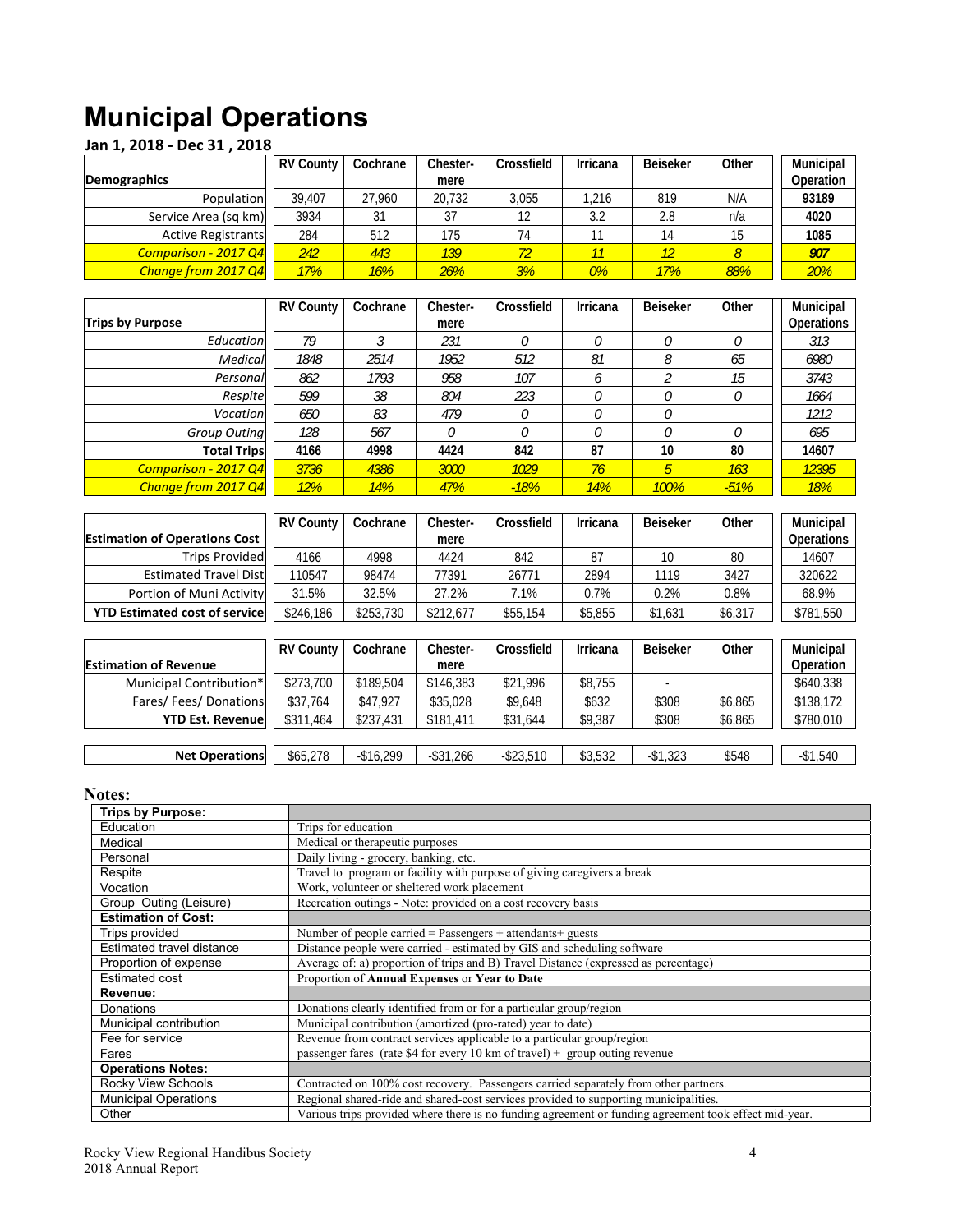# **Fleet Details**

Our buses are equipped to Canadian Standards Association (CSA) D409 specifications. Our vehicles are maintained by licensed mechanics and also inspected semi-annually to Alberta Transportation standards.

| <b>Bus</b> | Year/Model                  | Fuel          | <b>Seating</b>  | <b>Service</b><br><b>Start</b> | <b>Odometer</b><br>$(12-31-2018)$ | Comment<br>$(Fmr = "formerly")$                 |
|------------|-----------------------------|---------------|-----------------|--------------------------------|-----------------------------------|-------------------------------------------------|
|            | 2009 Ford E350/ Startrans   | Gas           | W/C: 2 / AMB: 8 | 2009                           | 357,549                           | Donated by Rocky View County                    |
| 2          | 2015 Ford E450/ Starcraft   | Gas           | W/C 2 / AMB: 16 | 2015                           | 43,947                            | 2014 Casino funds plus matching grant           |
| 3          | 2009 Dodge Grande Caravan   | Gas           | W/C: 1 / AMB: 3 | 2011                           | 367,348                           | Liberty Motors Wheelchair conversion            |
| 4          | 2016 Ram Promaster          | Gas           | W/C: 2 / AMB: 5 | 2016                           | 145,520                           | Donation: W&R Ranches                           |
| 5          | 2016 Ford E350/ Starcraft   | Gas           | W/C: 2 / AMB: 8 | 2017                           | 88,067                            | Donation: Gerald C. Isley Family                |
| 6          | 2013 Dodge Grande Caravan   | Gas           | W/C: 1 / AMB: 3 | 2017                           | 203,257                           | Fmr Claresholm Transportation Society           |
| 8          | 2010 Dodge Grande Caravan   | Gas           | W/C: 1 / AMB: 3 | 2017                           | 206,345                           | Fmr Claresholm Transportation Society           |
| 9          | 2005 Dodge Sprinter         | <b>Diesel</b> | W/C: 2 / AMB 4  | 2006                           | 510,273                           | Started service Feb 2006                        |
| 10         | 2010 Ford E350/ Startrans   | Gas           | W/C: 2 / AMB: 8 | 2010                           | 330,315                           | Donation: Teske Auctioneering                   |
| 11         | 2005 Ford Freestar/ Liberty | Gas           | W/C: 1 / AMB: 3 | 2007                           | 408,960                           | 2006 conversion: Liberty motors                 |
| 15         | 2008 Ford E350/ Startrans   | Gas           | W/C: 2 / AMB: 8 | 2008                           | 350,474                           | Donated by local resident                       |
| 16         | 2009 Dodge Grande Caravan   | Gas           | W/C: 1 / AMB: 3 | 2011                           | 432,340                           | Liberty Motors Wheelchair conversion            |
| 18         | 2006 Dodge Caravan /VMI     | Gas           | W/C: 1 / AMB: 3 | 2012                           | 447,471                           | Fmr Medicine Hat Taxi (orig. 219,060km)         |
| 19         | 2006 Dodge Caravan /VMI     | Gas           | W/C: 1 / AMB: 3 | 2012                           | 386,029                           | Fmr Medicine Hat Taxi (orig. 207,159km)         |
| 22         | 2006 Ford E350/ Startrans   | Gas           | W/C: 2 / AMB: 8 | 2010                           | 387,700                           | Fmr. Cochrane Handibus                          |
| 30         | 2016 Ram Promaster          | Gas           | W/C: 2 / AMB: 5 | 2016                           | 74,932                            | Rocky View County/Alberta Community Partnership |
| 31         | 2016 Ram Promaster          | Gas           | W/C: 2 / AMB: 5 | 2016                           | 132,539                           | Rocky View County/Alberta Community Partnership |
| 32         | 2016 Ram Promaster          | Gas           | W/C: 2 / AMB: 5 | 2016                           | 72,045                            | Rocky View County/Alberta Community Partnership |
| 33         | 2017 Dodge Grande Caravan   | Gas           | W/C: 1 / AMB: 3 | 2017                           | 73,592                            | Rocky View County/Alberta Community Partnership |
| 34         | 2010 Dodge Grande Caravan   | Gas           | W/C: 1 / AMB 2  | 2018                           |                                   | Rocky View County/Alberta Community Partnership |

*W/c = Wheelchair Amb= Ambulatory* *Note: Liberty Motors acquires lease- returned vehicles (40,000– 60,000 km) and converts vehicle to a rear entry wheelchair accessible vehicle. Such vehicle chassis may be 1- 2 years older than conversion date.* 

# **Costs and Activity Summary:**

| Year | Repair &    | Fuel     |                  | Vehicle | Vehicle | <b>Trips</b> | <b>Staff</b> | Municipal      | Operation       |
|------|-------------|----------|------------------|---------|---------|--------------|--------------|----------------|-----------------|
|      |             |          | <b>Insurance</b> |         |         |              |              |                |                 |
|      | Maintenance |          |                  | km      | hours   |              |              | <b>Support</b> | <b>Expenses</b> |
| 2001 | \$17,820    | \$29,882 | \$6,331          | 265,966 | 6,813   | 11,737       | 9            | \$35,910       | \$327,600       |
| 2002 | \$30,339    | \$31,079 | \$8,838          | 324,773 | 6,815   | 9,320        | 9            | \$28,000       | \$341,086       |
| 2003 | \$43,020    | \$39,512 | \$11,572         | 345,726 | 7,423   | 9,848        | 10           | \$15,000       | \$383,006       |
| 2004 | \$43,601    | \$47,486 | \$16,838         | 385,870 | 9,487   | 13,378       | 10           | \$26,600       | \$389,304       |
| 2005 | \$49,473    | \$49,587 | \$17,321         | 370,347 | 8,625   | 13,823       | 10           | \$38,700       | \$431,533       |
| 2006 | \$53,316    | \$49,555 | \$16,819         | 379,967 | 9,401   | 13,139       | 10           | \$36,500       | \$428,494       |
| 2007 | \$53,168    | \$49,693 | \$15,557         | 381,493 | 10,512  | 13,500       | 10           | \$66,400       | \$444,175       |
| 2008 | \$55,592    | \$60,599 | \$15,000         | 370,225 | 9,898   | 14,300       | 10           | \$97,050       | \$484,343       |
| 2009 | \$55,364    | \$49,497 | \$15,926         | 398,381 | 10,050  | 13,497       | 10           | \$120,000      | \$505,422       |
| 2010 | \$66,975    | \$57,177 | \$17,615         | 396,311 | 11,470  | 14,549       | 19           | \$99,000       | \$543,542       |
| 2011 | \$63,674    | \$92,397 | \$21,771         | 474,086 | 14,505  | 18,300       | 19           | \$158,500      | \$710,468       |
| 2012 | \$92,797    | \$90,638 | \$24,202         | 497,049 | 15,026  | 19,130       | 19           | \$291,669      | \$756,777       |
| 2013 | \$95,449    | \$90,483 | \$30,495         | 467,410 | 15.750  | 18,997       | 19           | \$335,741      | \$727,680       |
| 2014 | \$83,567    | \$96,739 | \$32,837         | 524,284 | 15,970  | 20,206       | 21           | \$412,520      | \$838,501       |
| 2015 | \$84,183    | \$82,780 | \$31,359         | 558,641 | 16,725  | 21,706       | 23           | \$452,189      | \$896,930       |
| 2016 | \$79,661    | \$82,424 | \$32,860         | 556,249 | 17,471  | 23,042       | 23           | \$490,881      | \$915,753       |
| 2017 | \$95,755    | \$97,171 | \$36,215         | 591,856 | 19,427  | 24,477       | 22           | \$580,099      | \$1,030,307     |
| 2018 | \$109,455   | 117,870  | \$42913          | 629,862 | 21,178  | 25,061       | 22           | \$640,338      | \$1,134,534     |

Note: We assumed operation of the Big Hill Senior Citizen Activity Society in September 2010. The following year (2011) was the first full year offering service to Cochrane residents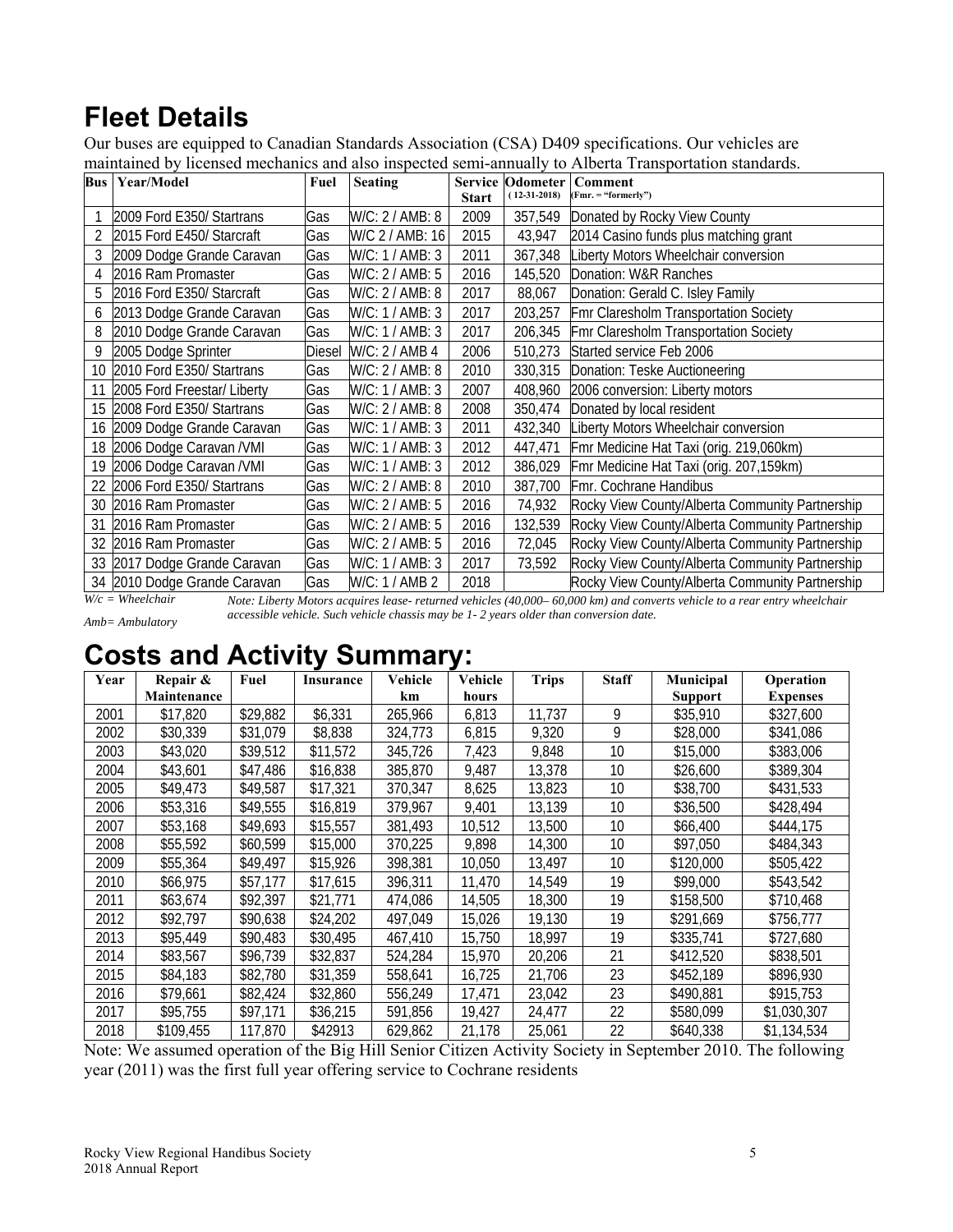# **Infrastructure Strategies**

RVRHS has been experiencing consistent year over year growth. Three infrastructure considerations will figure prominently 2018 to 2020.

# **Bus Replacement / Fundraising**

40% of our fleet is currently due for immediate replacement. Although we acquired four vehicles in 2017 as well as four vehicles in 2016, we must to make stronger effort to update our fleet. We are undertaking an annual capital fund-raising campaign \$250,000 to \$300,000 to "turn-over our fleet:

# **Technology Upgrades**

RVRH uses scheduling software to manage booking requests. In 2011, we acquired the "light" version of the software as it was most suitable to the amount of service we provided at the time. As we start 2018, we are providing 3 times the number of trips on a daily basis. It is time to pursue technology upgrades that will meet our increased workload and meet future needs:

- **Automatic Scheduling Module:** this will permit software to reshuffle all trips on driver schedules to facilitate additional trips.
- **Mobile Data Terminals:** as the software reschedules trips to accommodate last-minute changes, updated itineraries are delivered to the driver 3 data tablets mounted in each vehicle. This will improve our ability to handle the same day bookings and changes (e.g. appointment runs late). As a bonus, data such as time, odometer and fare payments will be recorded directly from the driver inputs.
- **Interactive Voice Response:** passengers book a trip giving us a request for times. Our schedulers make use of the 45 minute window to facilitate additional passengers. For example to passengers heading to 2 different hospitals for 10 AM appointment may encounter one of the passengers arriving at the hospital at 9:15 AM so the 2nd passenger can arrive at the other hospital for their 10 o'clock time requested. We presently call each passenger booked with their scheduled pickup times. The IVR system would call passengers or send SMS messages to free up staff to
- **Smart Phone App:** the last step to improve communication for customers is a smart phone app allowing passengers to directly communicate with the scheduling system. This will facilitate "ready now" situations where the appointment finishes drastically early. This app would also allow customer to watch the bus approach on a map just like the right sharing apps.

Cost of Upgrades: \$175,000- \$200,000

### **Headquarters/Operations**

As we grow beyond our existence of a "scrappy" non-profit organization, we need to consider opportunities to establish a useable or purpose built headquarters facility. Such a facility would feature:

- Maintenance service bays
- Scheduling/dispatch centre
- Training centre
- Wash bay facility
- Bus parking
- Meeting space
- Office space
- Good access to Hwy 2 / Stoney trail

This facility would be a long term objective. In the meantime, we will remain alert for any relevant opportunities.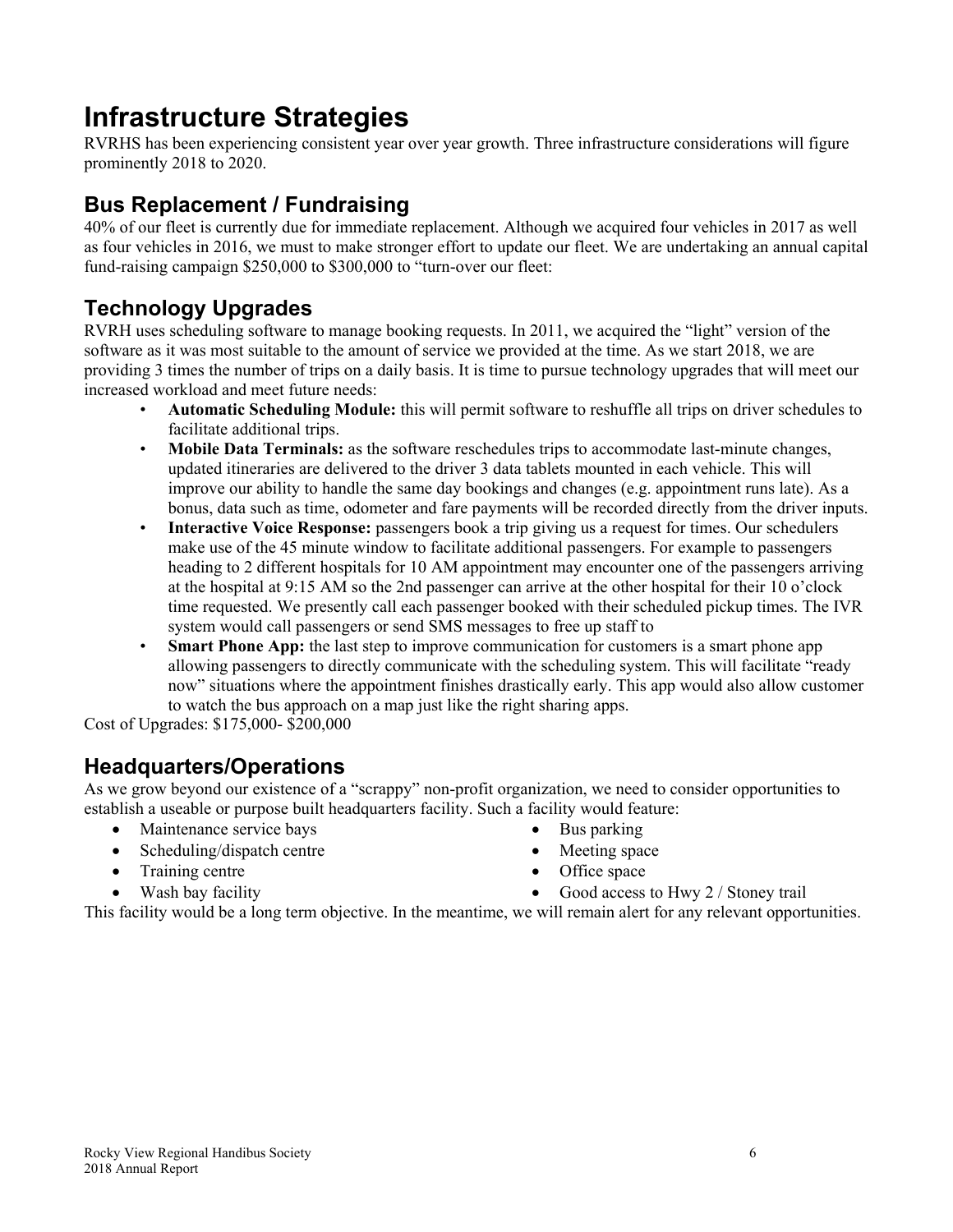# **Organization History**

# **The Early Days**

The Crossfield, Rocky View, Airdrie, Balzac (C.R.A.B.) Society for the Handicapped was formed to provide a disability resource centre to promote integration of special needs children within the Rocky View School Division. In 1980, parents of rural special needs children solicited the donation of a bus from a Calgary branch of the Royal Canadian Legion. This bus was used to provide transportation to schools. Within two years, the organization's mandate had expanded to include seniors and adults with disabilities.



In the mid-1990's the organization's focus shifted

away from the resource centre to an exclusive focus on transportation. In 1998, the C.R.A.B. Society was renamed Handi Bus By C.R.A.B. Society, an organization with five vehicles serving the north and east regions of Rocky View. In 2002, we became the Rocky View Regional Handibus Society, operating as the *Rocky View Bus*.

# **Taking a Bigger Challenge**

As the newly named Rocky View Regional Handibus Society (RVRHS), the organization acknowledged how the local handibus was often the only form of public transportation available in rural areas. The mandate for disability and seniors transportation was expanded to included residents in vulnerable circumstances due to transportation barriers. Situations such as low-income residents picking up a food bank hamper, families at risk travelling to counselling or the temporary loss of drivers licence due to medical reasons became eligible for transportation. These circumstances were infrequent but make a difference for the families needing a hand.

**2006-2008:** In response to requests for transportation, our organization began expansion into Southeast portion of Rocky View.

**2010:** Big Hill Senior Citizens Activity Society of Cochrane announced their intention to retire their organization and discontinue their handibus. RVRHS was requested to work with the Town of Cochrane to maintain service in Cochrane. BHSCAS donated their three buses to RVRHS. The Town of Cochrane provided an office and bus parking stalls and operational funding.

**2011:** Sudden growth related to Cochrane necessitated acquisition of GIS paratransit software to manage booking/ scheduling / dispatch functions of the expanded area. Our 2005 technology assessment



(funded by Calgary Foundation) provided the background research for Nexen Balzac Energy Centre, Alberta Lotteries and an anonymous donor to fund the \$65,000 purchase.

**2012:** Computer software encouraged a focus on establishing region-wide service instead of individual funding arrangements made with each municipality of the region: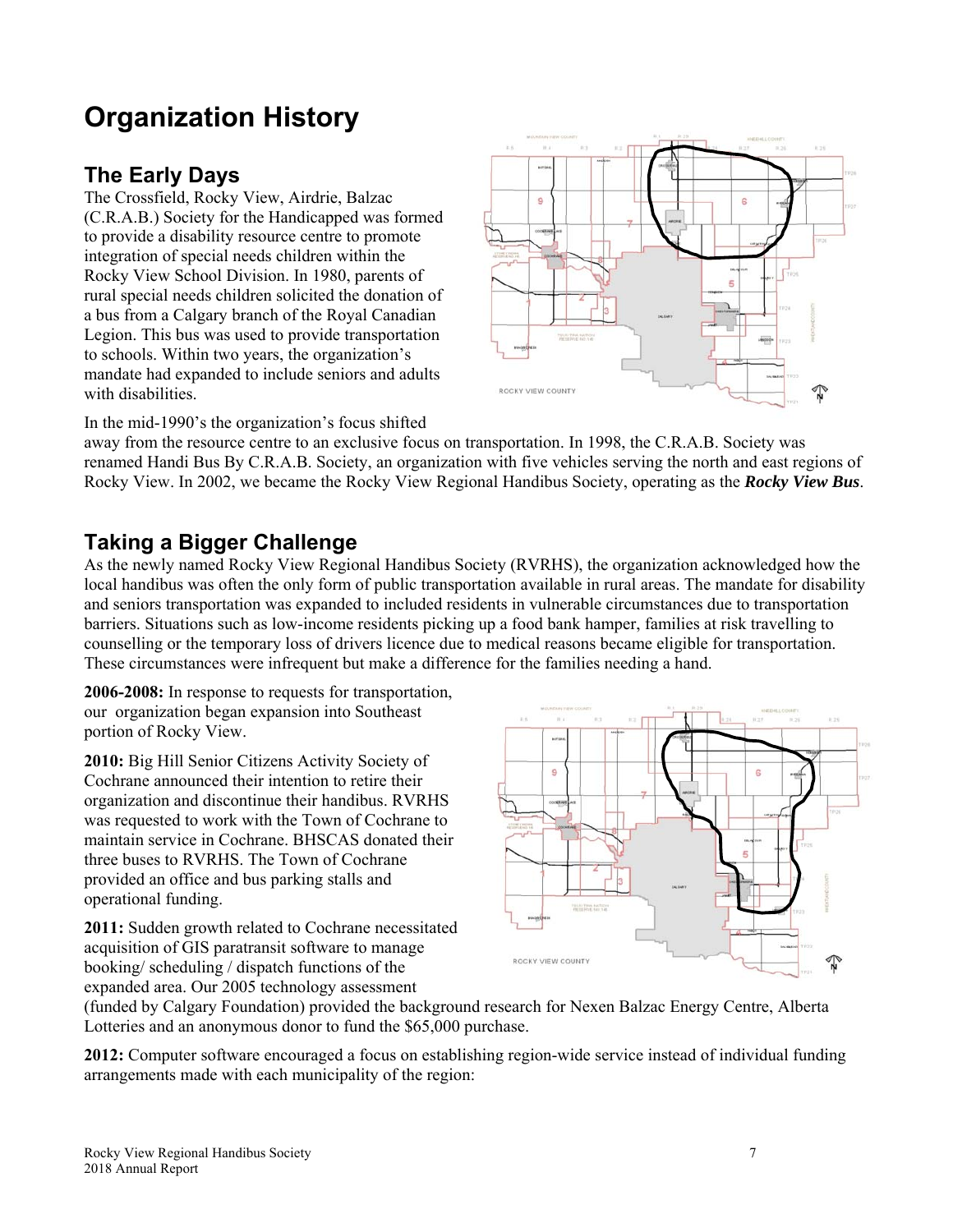- Municipal funding strategy changed to a regionwide rate. Previously, separate funding models were presented to each participating municipality in response the predicted transportation demand. A different model was adopted where costs to make transportation available to the whole region were spread over the total population (ie per capita). Municipalities were presented with a three year schedule to foster their transition..
- A full page list of travel fares/rates now standardized to a consistent rate. Passengers pay \$4 for every 10 kilometres of travel to their destination (as based on GIS software at the time of booking).



**2013:** Our first trips from Bragg Creek confirmed the region-wide nature of the service area.

**2014:** Participating municipalities include: Rocky View County, Crossfield, Chestermere, Cochrane, Carstairs. Irricana and Beiseker joined mid-year. Canadian Urban Transit Association presents RVRH with Excellence in Leadership Award.

**2016:** Rocky View County awarded Alberta Community Partnership grant for \$250,000 to purchase three wheelchair-accessible buses and subsequently lease the vehicles to RVRHS for a nominal fee.

# **Governance and Operation**

A eleven-member Board of Directors meets monthly with the General Manager to set policy, review activity and approve finances. Directors live in Crossfield, Calgary, Rocky View, Irricana and Airdrie.

### Board of Directors:

(as of dec 2018) President: Albert Hulzebos, Calgary Vice-Pres: Andrew Carr, Airdrie Secretary: Mavis Hallman, Irricana Treasurer: Jo Ann Miller, Calgary Director: James Ginter, Crossfield Director: Carmela Hutchison, Irricana

### Staffing**:**

- 1.0 General Manager, Paul Siller
- 3.5 FTE office staff (operations supervisor, scheduler, clerk)

| Director: Mavis Hallman, Irricana    |
|--------------------------------------|
| Director: Orville Lammle, Cochrane   |
| Director: Jim Bryson, Irricana       |
| Director: Devon Helfrich, Crossfield |
| Director: Donalda Laing, Chestermere |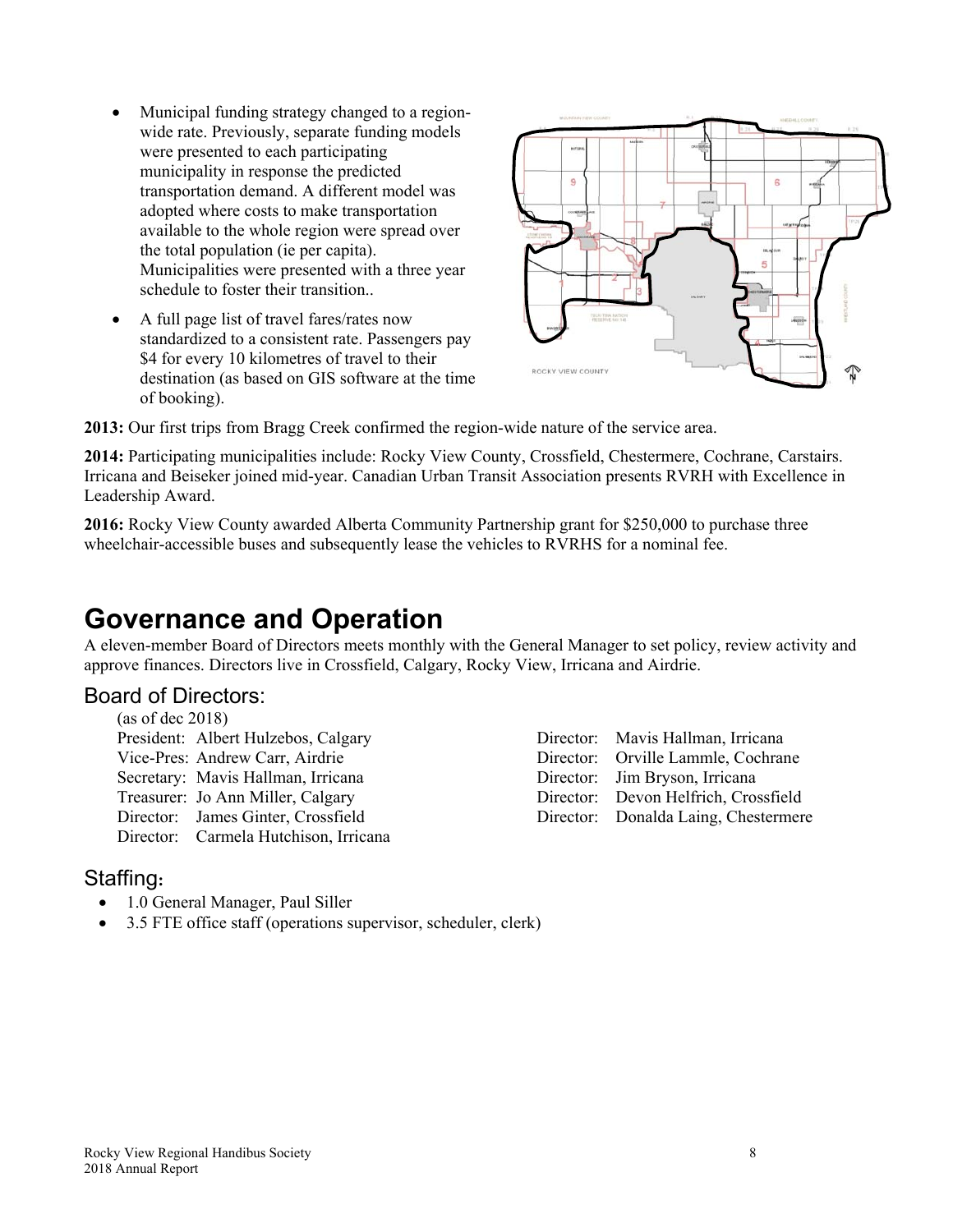• 18 drivers (11 full-time, 8 part-time)

## **Overhead**

Under Canadian Urban Transit Association guidelines, we identify our overhead costs (administration and fundraising) to be roughly 16 % of our expenses.